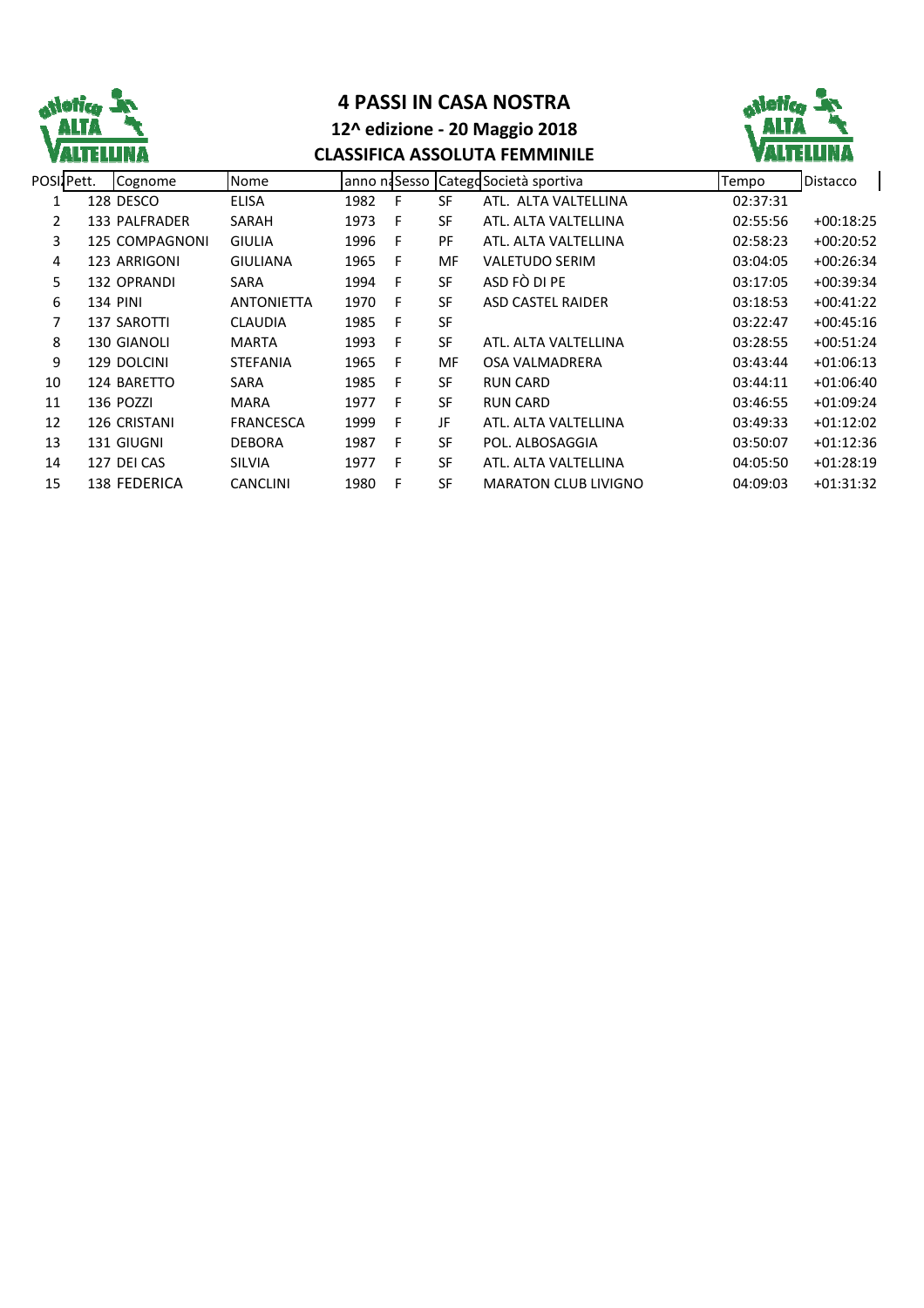

## **4 PASSI IN CASA NOSTRA 12^ edizione - 20 Maggio 2018 CLASSIFICA ASSOLUTA MASCHILE**



| POSI Pett.     |                 | Cognome          | Nome                 |      |   |           | anno na Sesso Catego Società sportiva | Tempo    | Distacco    |
|----------------|-----------------|------------------|----------------------|------|---|-----------|---------------------------------------|----------|-------------|
| 1              |                 | 206 PINTARELLI   | GIL                  | 1981 | M | SM        | TEAM CRAZY/G.S. VALSUGANA             | 02:05:28 |             |
| $\overline{2}$ |                 | 162 BIANCHI      | <b>FILIPPO</b>       | 1990 | M | SM        | MONTURA RUNNING/SCARPA                | 02:05:38 | $+00:00:10$ |
| 3              |                 | 185 GIANOLA      | <b>MATTIA</b>        | 1992 | M | SM        | TEAM CRAZY/ AS PREMANA                | 02:08:32 | $+00:03:04$ |
| 4              |                 | 219 ROSSI        | <b>GIOVANNI</b>      | 1999 | M | JM        | AS LANZADA                            | 02:08:46 | $+00:03:18$ |
| 5              |                 | 186 GIANOLA      | ERIK                 | 1985 | M | SM        | AS PREMANA                            | 02:11:45 | $+00:06:17$ |
| 6              |                 | 223 SIMON        | <b>DIEGO</b>         | 1987 | M | SM        | <b>TEAM SALOMON</b>                   | 02:11:51 | $+00:06:23$ |
| $\overline{7}$ |                 | 167 BUTTI        | <b>STEFANO</b>       | 1985 | M | SM        | TEAM CRAZY/O.S.A. VALMADRERA          | 02:12:49 | $+00:07:21$ |
| $\,8\,$        |                 | 199 PALAMATTI    | <b>STEFANO</b>       | 1985 | M | SM        | U.S. MALONNO                          | 02:15:22 | $+00:09:54$ |
| 9              |                 | 209 POMONI       | LUIGI                | 1990 | M | SM        | A.S.PREMANA                           | 02:16:24 | $+00:10:56$ |
| 10             |                 | 218 ROSSATTI     | <b>STEFANO</b>       | 1968 | M | MM        | G.P. RUPE MAGNA                       | 02:17:47 | $+00:12:19$ |
| 11             |                 | 227 TRENTIN      | <b>DAVIDE</b>        | 1993 | M | SM        | G.P. RUPE MAGNA                       | 02:18:24 | $+00:12:56$ |
| 12             |                 | 228 TRENTIN      | <b>WALTER</b>        | 1982 | M | SM        | G.P. RUPE MAGNA                       | 02:18:52 | $+00:13:24$ |
| 13             |                 | 156 BERLINGHIERI | <b>CLEMENTE</b>      | 1972 | M | SM        | VALETUDO-SERIM                        | 02:19:21 | $+00:13:53$ |
| 14             |                 | 236 CANCLINI     | NICOLO' ERNESTC 1997 |      | M | PM        | ATLETICA ALTA VALTELLINA              | 02:23:18 | $+00:17:50$ |
| 15             |                 | 157 BERTINI      | <b>SIMONE</b>        | 1995 | M | SM        |                                       | 02:25:28 | $+00:20:00$ |
| 16             |                 | 212 RADAELLI     | <b>STEFANO</b>       | 1992 | M | SM        | <b>VALETUDO SERIM</b>                 | 02:26:11 | $+00:20:43$ |
| 17             |                 | 211 PRUNERI      | MARCO                | 1979 | M | SM        | <b>GP RUPE MAGNA</b>                  | 02:26:26 | $+00:20:58$ |
| 18             |                 | 153 BEDOGNÈ      | <b>BRUNO</b>         | 1977 | M | SM        | ATL. ALTA VALTELLINA                  | 02:27:13 | $+00:21:45$ |
| 19             |                 | 239 COMPAGNONI   | VENANZIO             | 1963 | M | MM        | ATLETICA ALTA VALTELLINA              | 02:27:14 | $+00:21:46$ |
| 20             |                 | 195 MORANDUZZO   | <b>STEFANO</b>       | 1974 | M | SM        | <b>US BORMIESE</b>                    | 02:31:06 | $+00:25:38$ |
| 21             |                 | 152 ANDREOLA     | <b>ALEX</b>          | 1995 | M | SM        | <b>US BORMIESE ATLETICA</b>           | 02:33:09 | $+00:27:41$ |
| 22             |                 | 176 COMPAGNONI   | LUCIANO              | 1962 | M | <b>MM</b> | ALT. ALTA VALTELLINA                  | 02:33:12 | $+00:27:44$ |
| 23             |                 | 224 TAVERNA      | MASSIMILIANO         | 1974 | M | SM        | MOUNTAINRACE                          | 02:33:15 | $+00:27:47$ |
| 24             |                 | 155 BENVENUTI    | <b>FABIO</b>         | 1982 | M | SM        | <b>VALETUDO SERIM</b>                 | 02:34:34 | $+00:29:06$ |
| 25             |                 | 222 SCIUCHETTI   | RAFFAELE             | 1996 | M | PM        | <b>GP VALCHIAVENNA</b>                | 02:36:03 | $+00:30:35$ |
| 26             |                 | 232 FUMELLI      | <b>ROBERTO</b>       | 1974 | M | SM        | <b>CSI MORBEGNO</b>                   | 02:36:43 | $+00:31:15$ |
| 27             | <b>205 PINI</b> |                  | <b>DARIO</b>         | 1990 | M | SM        | <b>RUPE MAGNA</b>                     | 02:37:45 | $+00:32:17$ |
| 28             |                 | 226 TOGNOLI      | <b>JACOPO</b>        | 1991 | M | SM        | ATL. ALTA VALTELLINA                  | 02:37:51 | $+00:32:23$ |
| 29             |                 | 230 ZANABONI     | <b>LUIGI</b>         | 1975 | M | SM        | ATL. ALTA VALTELLINA                  | 02:38:09 | $+00:32:41$ |
| 30             |                 | 229 VANOTTI      | MARCO                | 1971 | M | SM        | POLISPORTIVA ALBOSAGGIA               | 02:38:22 | $+00:32:54$ |
| 31             |                 | 181 DEI CAS      | DANILO               | 1978 | M | SM        | ATL. ALTA VALTELLINA                  | 02:38:28 | $+00:33:00$ |
| 32             |                 | 177 CRIPPA       | <b>GAETANO</b>       | 1968 | M | MM        | G.P. RUPE MAGNA                       | 02:38:48 | $+00:33:20$ |
| 33             |                 | 172 CARISSIMI    | GUIDO                | 1969 | M | SM        | ATL. ALTA VALTELLINA                  | 02:39:37 | $+00:34:09$ |
| 34             |                 | 188 LAMONATO     | <b>SIMONE</b>        | 1975 | M | SM        | <b>TEAM VALTELLINA</b>                | 02:41:37 | $+00:36:09$ |
| 35             |                 | 203 PEDRANZINI   | <b>CLAUDIO</b>       | 1970 | M | SM        | US BORMIESE ATLETICA                  | 02:43:25 | $+00:37:57$ |
| 36             |                 | 225 TENNI        | RENATO               | 1970 | M | SM        | ASD CASTELRAIDER                      | 02:44:18 | $+00:38:50$ |
| 37             |                 | 180 CUSINI       | <b>GELSOMINO</b>     | 1964 | M | MM        | <b>MARATHON CLUB LIVIGNO</b>          | 02:44:51 | $+00:39:23$ |
| 38             |                 | 193 MARIOTTI     | RAFFAELE             | 1983 | M | SM        | U.S. MALONNO                          | 02:46:36 | $+00:41:08$ |
| 39             |                 | 198 OPRANDI      | <b>OSCAR</b>         | 1978 | М | SM        | ASD FÒ DI PE                          | 02:46:53 | $+00:41:25$ |
| 40             |                 | 192 MARIOTTI     | <b>GABRIELE</b>      | 1976 | M | SM        | U.S. MALONNO                          | 02:47:09 | $+00:41:41$ |
| 41             |                 | 214 RAMPONI      | <b>TIZIANO</b>       | 1974 | M | SM        | CASTELRAIDER                          | 02:47:21 | $+00:41:53$ |
| 42             |                 | 189 LIZZOLI      | <b>GIACOMINO</b>     | 1967 | М | MM        | CA LIZOLI                             | 02:47:47 | $+00:42:19$ |
| 43             |                 | 164 BOMBARDIERI  | PIER LUIGI           | 1964 | M | MM        | <b>MARATHON LIVIGNO</b>               | 02:47:52 | $+00:42:24$ |
| 44             |                 | 237 PANIZZA      | <b>MAURO</b>         | 1969 | M | SM        | ATLETICA ALTA VALTELLINA              | 02:47:59 | $+00:42:31$ |
| 45             |                 | 234 NELLA        | SIMONE GIULIAN(1975  |      | М | SM        | ATLETICA ALTA VALTELLINA              | 02:48:57 | $+00:43:29$ |
| 46             |                 | 231 ZUGNONI      | <b>DIEGO</b>         | 1963 | М | MM        | SPORT RACE VALTELLINA                 | 02:50:08 | $+00:44:40$ |
| 47             |                 | 207 PLOZZA       | <b>DAVIDE</b>        | 1972 | M | SM        | ASD CASTELRAIDER                      | 02:51:17 | $+00:45:49$ |
| 48             |                 | 204 PEDROTTI     | MARCO                | 1984 | M | SM        | SPORTIVA LANZADA                      | 02:51:46 | $+00:46:18$ |
| 49             |                 | 151 ACQUISTAPACE | <b>ALFREDO</b>       | 1968 | M | MM        | <b>VALETUDO SERIM</b>                 | 02:51:59 | $+00:46:31$ |
| 50             |                 | 215 RASTELLI     | <b>IVAN</b>          | 1969 | M | SM        | ATL. ALTA VALTELLINA                  | 02:53:33 | $+00:48:05$ |
| 51             |                 | 158 BESSEGHINI   | PIERO                | 1986 | M | SM        |                                       | 02:53:48 | $+00:48:20$ |